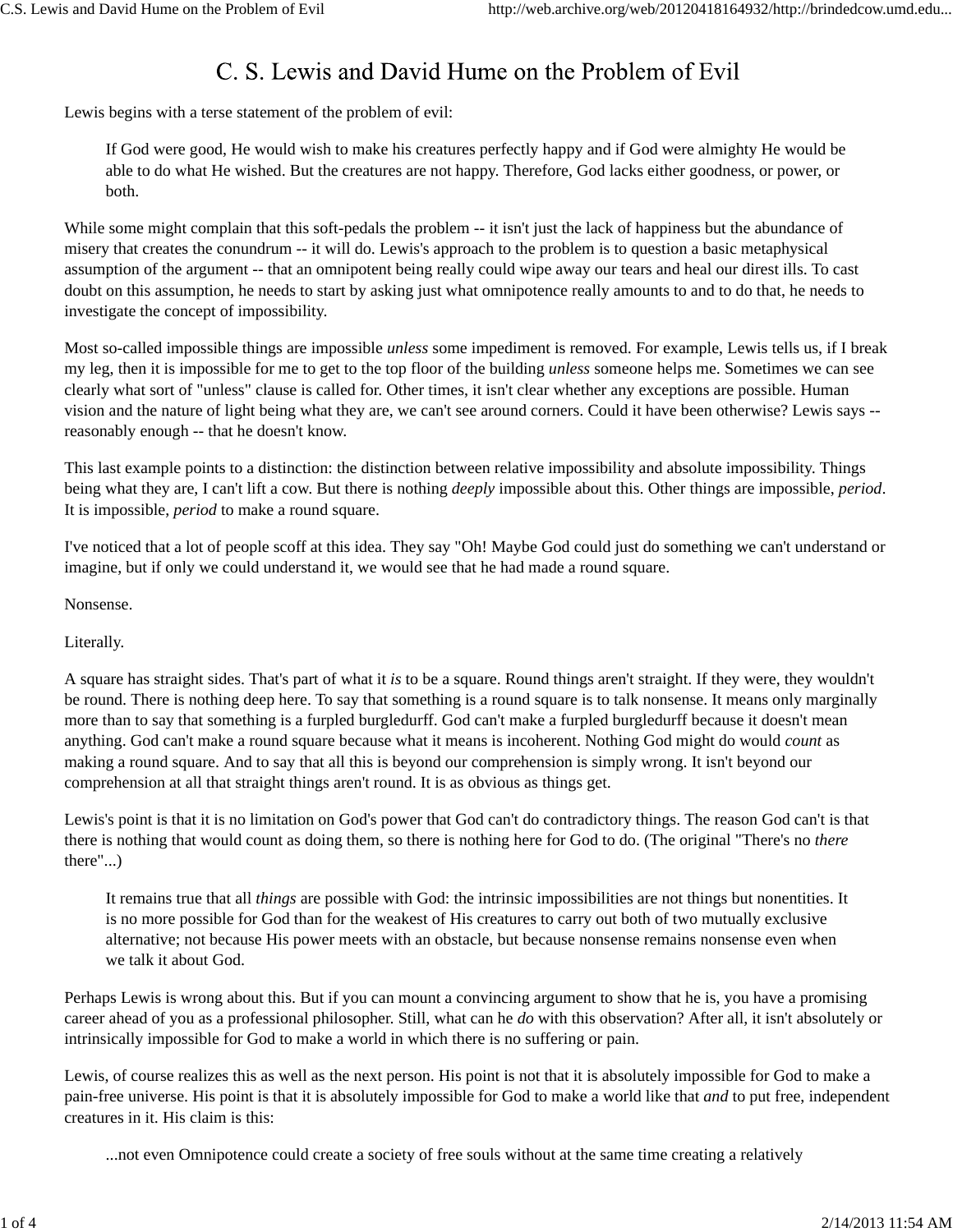independent and "inexorable" nature.

Lewis takes it for granted that a world with a society of free beings is better than a world with no such things. He doesn't argue for this, though there is a hint of an argument when he points out that if something in the world is convenient for me, it is probably not convenient for someone else. This is not a bad thing, Lewis writes:

It furnishes occasions for all those acts of courtesy, respect, and unselfishness by which love and good humor and modesty express themselves.

To which Lewis might have added more glamorous virtues such as courage and heroism.

Although it isn't a primary part of Lewis's argument, this idea is worth lingering over: a world with no pain nor any possibility of pain is a lesser world than one in which we can suffer. The reason is that a world without pain is a world without the deepest sort of good: moral good. Behind this is the point that a world with choices is better than one without. And for choices to mean anything deep, some of the alternatives will have to be bad.

There is an air of paradox about this claim, but it seems hard to deny. The fact that things can be bad makes them better. And there also seems to be no doubt that this can carry us at least some distance towards a solution to the intellectual problem of evil. In one sense, Lewis's essay amounts to bringing some of the details into focus.

Begin with what it is to be a *self* at all. A self has to have self-consciousness. But Lewis argues that we could only have a sense of self if there was something apart from the self -- an "other" -- to offer a contrast. This raises a question about God: how could *God* have a sense of self? Lewis appeals to the Christian idea of the Holy Trinity -- the claim that God is three Persons (Father, Son and Holy Spirit) in one Being: there is "society" within God's inner nature. Whether or not this is the only solution to the problem, I note in passing that Plotinus, the third-century neoplatonic philosopher, held that the ultimate being, the "One," in his philosophy, is not capable of knowledge precise because it involves no differentiation whatsoever.

Of course, we could imagine a world with creatures whose only relationship was with God,. and whose only real choice was to love God more than self or vice-versa. But Lewis takes it for granted that a world with a *society* of creatures is better yet. And while I have no particular argument in favor of this claim, I have no inclination to doubt it.

If I knew other creatures "directly" by some sort of immediate acquaintance with their thoughts, I would find it difficult, if not impossible to tell "them" from "me." Is that odd thought I just had a burp from my own unconscious? Or is it a transmission from another being? Lewis thinks it would be hard to tell unless there was an external, material medium -- air, light, paper, whatever -- through which we communicated. Lewis puts it neatly:

Matter, which keeps souls apart, also brings them together. It enables each of us to have an "outside" as well as an "inside", so that what are acts of will and thought for you are noises and glances for me; you are enabled not only to *be*, but to *appear*, and hence I have the pleasure of making your acquaintance.

This is an argument for the necessity of matter -- of an external (and externalizing) medium in any world that has a society of distinct, free beings who can keep themselves straight from one another. But Lewis continues: this matter will have to have a fixed nature that isn't fixed by our wills. The problem is this: there are many of us. If the world is made to fit *my* will, it can at least potentially differ from yours. But in that case, *my* "will" will not be able to bring anything about; *you* will determine everything. So matter provides a neutral arena for the exercise of the will.

For choices to be significant, furthermore, some of them will have to be more agreeable than others. If no matter what we choose is pleasant, choices are morally trivial. There has to be a possibility of pain. Furthermore, this is not simply evil. Our pain receptors warn us of danger, and the warnings, while technically painful are not things that we necessarily mind. (As long as I don't get *too* near the fire, the process of finding out by a little sting of heat that I'm too close doesn't really bother me, Lewis points out.)

But now we return to a point we noted earlier. There is no way that this fixed, neutral external medium in which our choices are played out can make things agreeable to everyone at once. This makes the moral virtues possible, but it makes moral evil possible as well.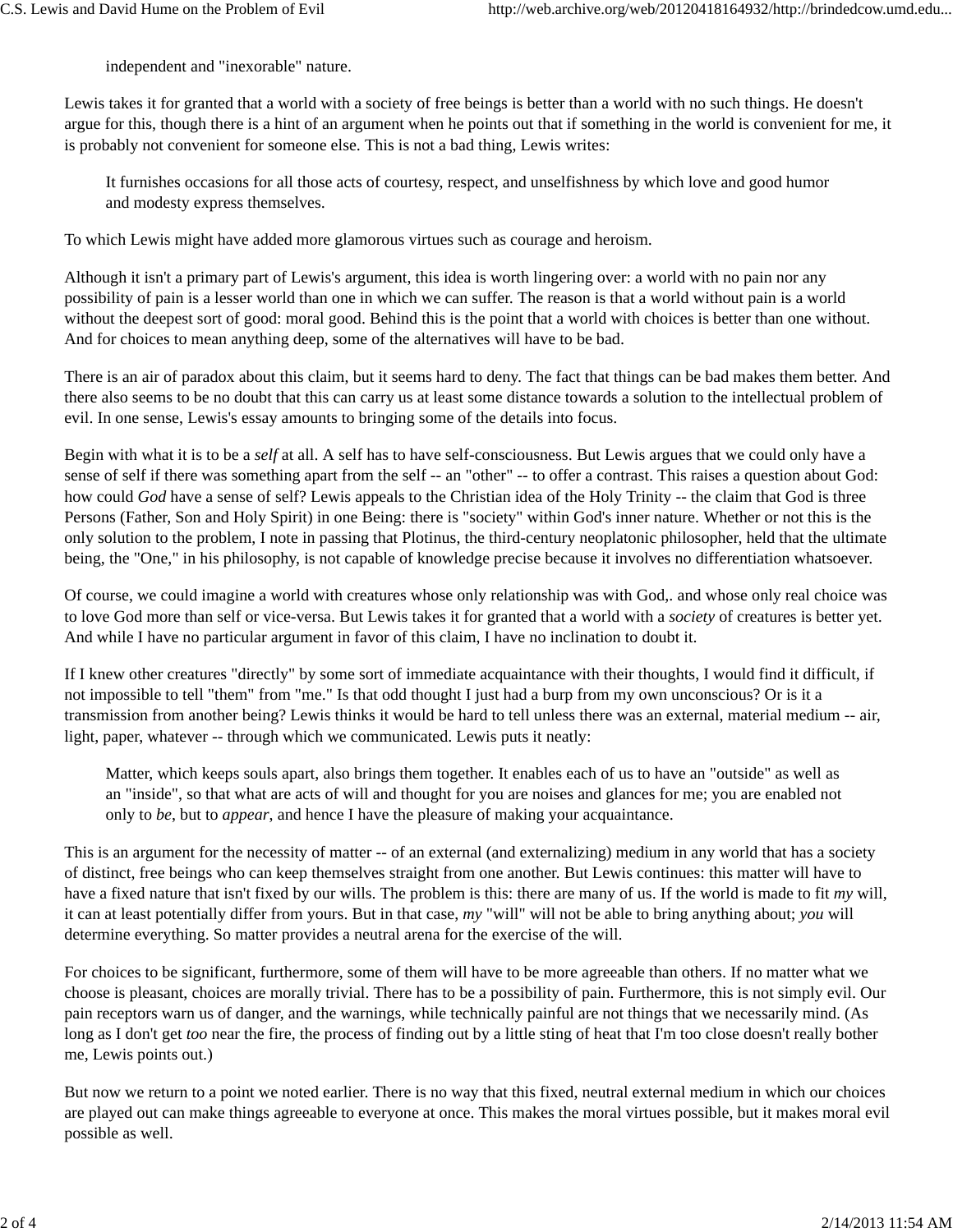Now God does sometimes intervene, according to Lewis. God does sometimes perform miracles that disrupt the course of nature and save us from suffering. But if this were routine, our choices would be too few to add up to anything.

Lewis doesn't claim to have deep insight into just which features of the world are necessary for meaningful moral life; he takes himself to be making plausible speculations. But he does believe that whatever the details may be, they are of the general sort and level of complexity that he indicates. And the upshot is that a world is better for containing the real possibility of evil, because without it there can't be meaningful action. The question is: does this really eliminate the problem? If God can actually perform miracles, then haven't there been more than enough situations in history that called for just that sort of intervention? Presumably God could have stopped the holocaust. A weakened blood vessel inside Hitler's skull at a crucial stage in the process might have been enough. Is our freedom worth the amount of evil that Hitler brought about? We could ask the same of the Inquisition or the Killing Fields of Cambodia. And we could ask the same of disasters that are not the result of anyone's bad moral choices at all. Most of the starving people in the world have no real choice in the matter at all. Perhaps the right balance has been struck. But some people find this hard to believe. To some people, the world simply doesn't seem to be the sort of place that a good God would create. It seems to be a mere moral chaos.

This theme is in the background of the selection from Hume's *Dialogues Concerning Natural Religion* that deal with the problem of evil. As you will recall, the dialogues have three characters. One is Cleanthes, the defender of the argument from design and opponent of the cosmological argument. Another is Demea, who accepts the cosmological argument but rejects Cleanthes' anthropomorphic conception of God. The central figure -- the one who seems most closely to represent Hume - is Philo, the seemingly-mystical, more plausibly skeptical opponent of all anthropomorphism and of all *proofs* for the existence of God. A the beginning of our selection, Philo and Demea review the evils of the world as a way of making out the claim that God can't be like us, and in particular that to talk of God's "goodness" in the terms that we understand is ludicrous. Philo puts it this way:

HIs wisdom is infinite; He is never mistaken in choosing the means to any end; But the course of nature tends not to human or animal felicity: Therefore, it is not established for that purpose. Through the whole compass of human knowledge there are no inferences more certain and infallible than these. In what respect, then, do his benevolence and mercy resemble the benevolence and mercy of men?

Cleanthes offers two sorts of responses. At first he protests the pessimism of Philo and Demea, claiming that pleasure and happiness are more common than misery and pain. But Philo protests: pleasure fades. States of happiness are transient. What he means, I take it, is that any pleasure you can think of -- food, sex, music -- fades and becomes disagreeable if we have too much of it. We become sated. But whereas pleasure tends to degenerate into unpleasantness, pain becomes all the more painful the longer it lasts.

Cleanthes' second defense is to object to the idea that God's virtues must be *infinite*. We have no need for such claims:

The terms "admirable," excellent," superlatively great," "wise," "holy"; these sufficiently fill the imaginations of men, and anything beyond, besides it leads to absurdities, has no influence on the affections or sentiments.

If we give up any analogies between God and humanity, Cleanthes insists, we give up religion itself, because we no longer know what we are talking about. If we insist on the infinite perfection of God, we can't solve the problem of evil. The solution is to believe in a *finite* God. That is all the religious imagination needs or even can deal with. And it avoids the problem of evil.

Philo doesn't deny that what we see in the world is *consistent* with the existence of a very good and powerful finite God. But he insists that the world we see isn't the sort we would imagine if we, so to speak, came to the universe anew with only the knowledge that such a God created it. That means that we could never *infer* the existence of such a God from what we see in the world. In fact, Philo says, there are four hypotheses about the causes of the universe:

*that* they are endowed with perfect goodness; *that* they have perfect malice; *that* they are opposite and have both goodness and malice; *that* they have neither goodness nor malice.

Which is most likely? Since we see both good and evil, we can't reason to either of the first two. Hume adds that the uniformity and steadiness of general laws of nature seems to rule out the third. So we are left with the forth: the sources of the universe are neither good nor bad by our lights.